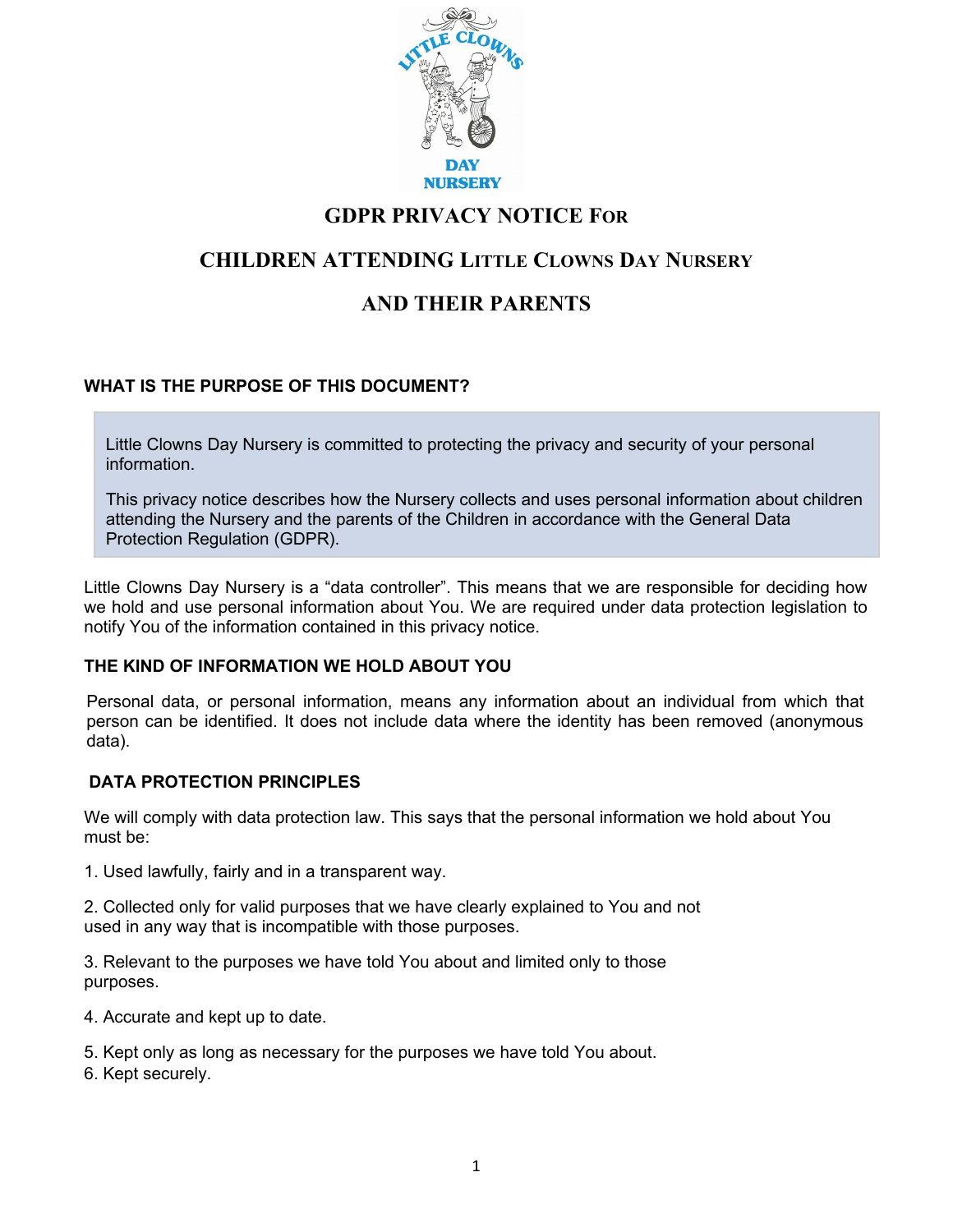### **INFORMATION HELD ON CHILDREN :**

We will collect, store, and use the following categories of personal information about Children:

- Name
- Date of birth
- Home address
- Dietary requirements
- Attendance information
- Photographs and video clips of the Child to signpost Children to where their belongings are stored at the Nursery that they attend, and also for general display purposes and website purposes.
- Emergency contact should Parents be unavailable and the emergency contact's contact details
- Record book for each Child containing the work of the Child whilst at the Nursery, observations about the Child's development whilst at the Nursery from Employees of the Nursery, specific examples of the Child's progress, photographs demonstrating the Child's development whilst at the Nursery, and personal details of the Child (e.g. their date of birth) ("Progress Report")
- Records relating to individual Children e.g. care plans, common assessment frameworks, speech and language referral forms
- Accidents and pre-existing injuries forms
- Records of any reportable death, injury, disease or dangerous occurrence
- Observation, planning and assessment records of Children

We may also collect, store and use more sensitive personal information:

- Information about a Child's race or ethnicity, spoken language and nationality.
- Information about a Child's health, including any medical condition, health and sickness records.
- Information about a Child's accident or incident reports including reports of pre-existing injuries.
- Information about a Child's incident forms / child protection referral forms / child protection case details / reports.

## **INFORMATION HELD ON PARENTS :**

We will collect, store, and use the following categories of personal information about Parents:

- Name, DOB and NI number for funding purposes
- Home address
- Telephone numbers, and personal email addresses.
- National Insurance number.
- Bank account details.

We may also collect, store more sensitive personal information:

• Information about a Parent's race or ethnicity, spoken language and nationality.

• Conversations with Parents where Employees of the Nursery deem it relevant to the prevention of radicalization or other aspects of the governments Prevent strategy.

We collect personal information about Children and Parents from when the initial enquiry is made by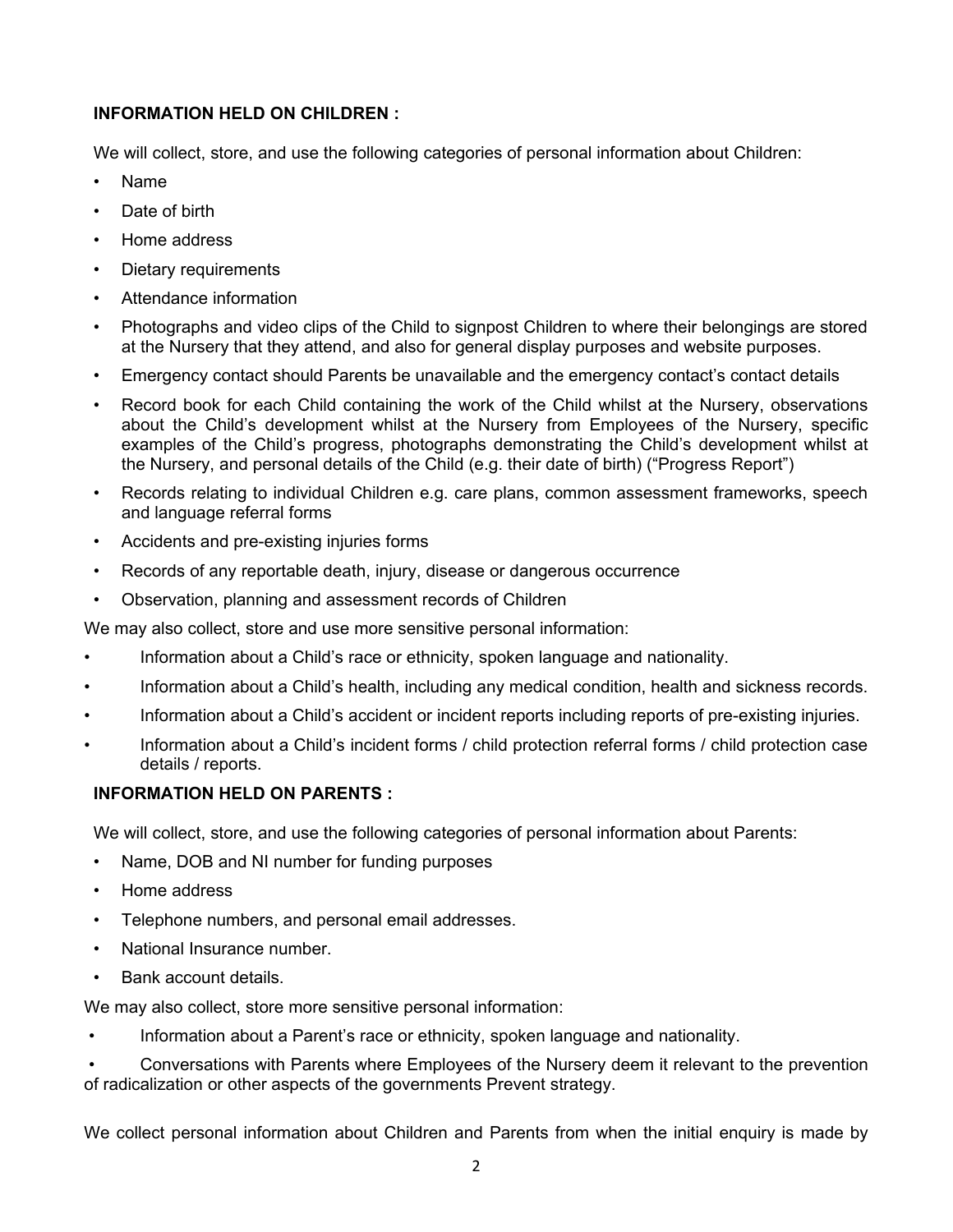the Parents, through the enrolment process and until the Children stop using the Nursery's services.

### **HOW WE WILL USE INFORMATION ABOUT YOU**

We will only use Your personal information when the law allows us to. Most commonly, we will use Your personal information in the following circumstances:

- 1. Where we need to perform the contract we have entered into with You.
- 2. Where we need to comply with a legal obligation.

3. Where it is necessary for our legitimate interests (or those of a third party) and Your interests and fundamental rights do not override those interests.

We may also use Your personal information in the following situations, which are likely to be rare:

1. Where we need to protect Your interests (or someone else's interests).

2. Where it is needed in the public interest or for official purposes.

#### **Situations in which the Nursery will use personal information of Children**

We need all the categories of information in the list above (see Children section within the Paragraph entitled 'The Kind of Information We Hold About You') primarily to allow us to perform our obligations (including our legal obligations to Children). The situations in which we will process personal information of Children are listed below.

- Upon consent from the Parents, Personal Data of Children will be shared with schools for progression into the next stage of their education.
- Personal information of Children will be shared with local authorities without the consent of Parents where there is a situation where child protection is necessary.
- The personal information of Children will be shared with local authorities without the consent of Parents for funding purposes.
- Ofsted will be allowed access to the Nursery's systems to review child protection records.
	- To ensure we meet the needs of the Children
	- To enable the appropriate funding to be received
	- Report on a Child's progress whilst with the Nursery
	- To check safeguarding records
	- To check complaint records
	- To check attendance patterns are recorded

• When a Child's Progress Report is given to its Parent in order for that Parent to pass the same Progress Report to a school for application or enrolment purposes

• Through Tapestry which is an online Learning journal which parents can access ongoing progress. They are data processors only and not controllers.

#### **Situations in which the Nursery will use personal information of Parents**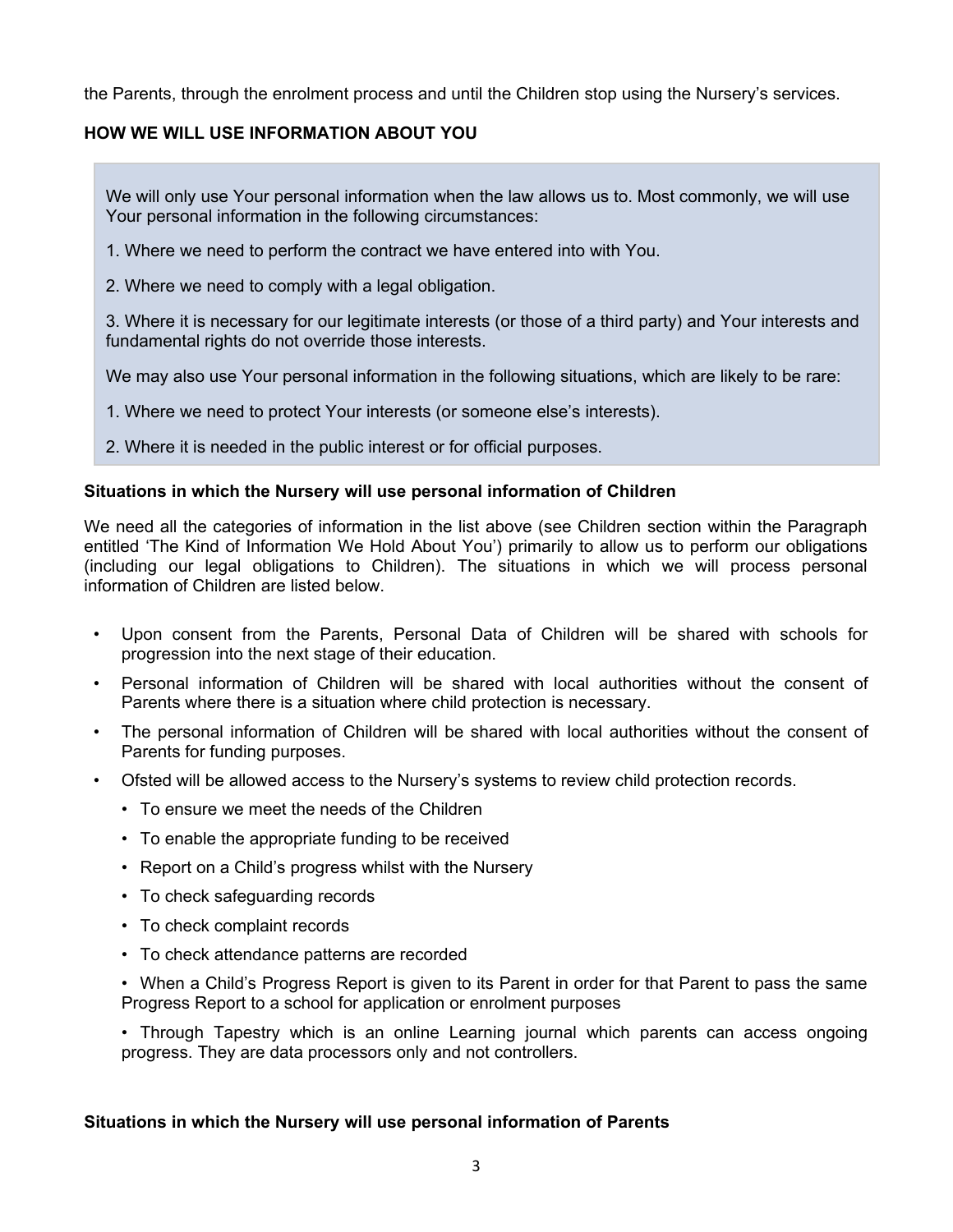We need all the categories of information in the list above (see Parents section within the Paragraph entitled 'The Kind of Information we Hold About You') primarily to allow us to perform our contracts with Parents and to enable us to comply with legal obligations. The situations in which we will process personal information of Parents are listed below.

- The personal information of Parents will be shared with local authorities without the consent of Parents for funding purposes.
- To report on a Child's attendance
- To be able to contact a Parent or a Child's emergency contact about their Child
- To ensure nursery fees are paid

### **Change of purpose**

We will only use Your personal information for the purposes for which we collected it, unless we reasonably consider that we need to use it for another reason and that reason is compatible with the original purpose. If we need to use Your personal information for an unrelated purpose, we will notify the Child or Parent, as is appropriate in the circumstances, and we will explain the legal basis which allows us to do so.

Please note that we may process a Child's or a Parent's personal information without their respective knowledge or consent, as relevant to the circumstances, in compliance with the above rules, where this is required or permitted by law.

#### **Which third-party service providers process my personal information?**

"Third parties" includes third-party service providers (including contractors and designated agents), local authorities, regulatory bodies, schools and other entities within our group. The following third-party service providers process personal information about you for the following purposes:

- Local Authorities for funding and monitoring reasons (e.g. equal opportunities and uptake of funded hours)
- Regulatory bodies for ensuring compliance and the safety and welfare of the children
- Schools to provide a successful transition by ensuring information about the child's progress and current level of development and interests are shared
- Tapestry Online learning journal to monitor on going progress with learning and development.

## **DATA RETENTION**

#### **How long will you use my information for?**

We will only retain Your personal information for as long as necessary to fulfil the purposes we collected it for, including for the purposes of satisfying any legal, accounting, or reporting requirements. Details of retention periods for different aspects of your personal information are available in our retention policy which is available from the manager. To determine the appropriate retention period for personal data, we consider the amount, nature, and sensitivity of the personal data, the potential risk of harm from unauthorized use or disclosure of Your personal data, the purposes for which we process Your personal data and whether we can achieve those purposes through other means, and the applicable legal requirements.